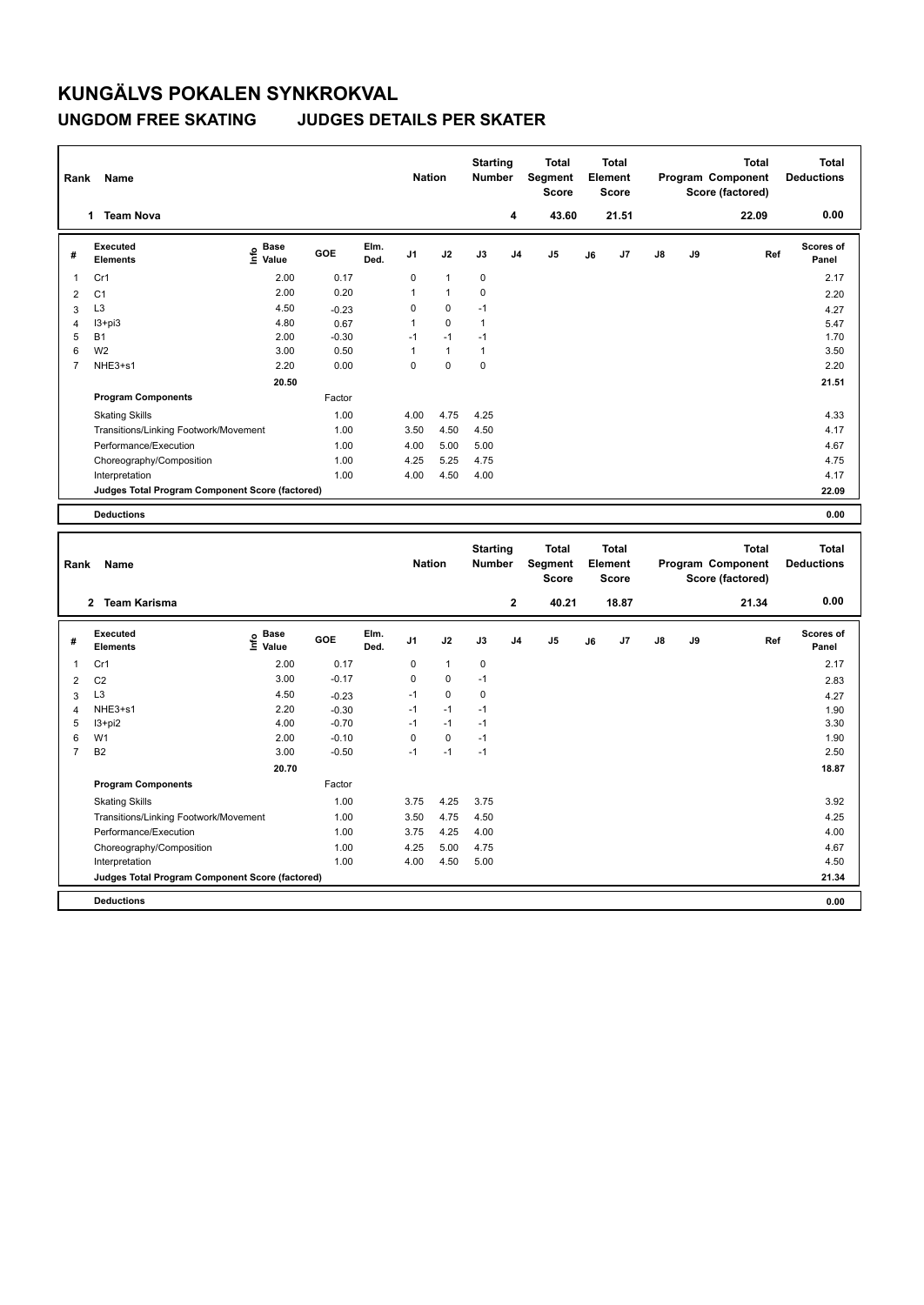## **KUNGÄLVS POKALEN SYNKROKVAL UNGDOM FREE SKATING JUDGES DETAILS PER SKATER**

**Program Components** 

| Rank           | Name                                            |                              |                   |              | <b>Nation</b>  |              | <b>Starting</b><br><b>Number</b> |                | <b>Total</b><br>Segment<br><b>Score</b> |    | Total<br>Element<br><b>Score</b>        |               |    | <b>Total</b><br>Program Component<br>Score (factored) | <b>Total</b><br><b>Deductions</b> |
|----------------|-------------------------------------------------|------------------------------|-------------------|--------------|----------------|--------------|----------------------------------|----------------|-----------------------------------------|----|-----------------------------------------|---------------|----|-------------------------------------------------------|-----------------------------------|
|                | 3 Team Limelight                                |                              |                   |              |                |              |                                  | 5              | 39.93                                   |    | 19.44                                   |               |    | 21.49                                                 | 1.00                              |
| #              | <b>Executed</b><br><b>Elements</b>              | <b>Base</b><br>۴ů<br>Value   | GOE               | Elm.<br>Ded. | J <sub>1</sub> | J2           | J3                               | J <sub>4</sub> | J <sub>5</sub>                          | J6 | J7                                      | $\mathsf{J}8$ | J9 | Ref                                                   | Scores of<br>Panel                |
| 1              | Cr1                                             | 2.00                         | 0.17              |              | 0              | $\mathbf 0$  | $\mathbf{1}$                     |                |                                         |    |                                         |               |    |                                                       | 2.17                              |
| 2              | L <sub>3</sub>                                  | 4.50                         | $-0.23$           |              | 0              | $\Omega$     | $-1$                             |                |                                         |    |                                         |               |    |                                                       | 4.27                              |
| 3              | <b>B2</b>                                       | 3.00                         | $-0.50$           |              | $-1$           | $-1$         | $-1$                             |                |                                         |    |                                         |               |    |                                                       | 2.50                              |
| 4              | W <sub>1</sub>                                  | 2.00                         | $-0.10$           |              | 0              | $\Omega$     | $-1$                             |                |                                         |    |                                         |               |    |                                                       | 1.90                              |
| 5              | $13 + pi3$                                      | 4.80                         | 0.00              |              | $\mathbf{1}$   | $-1$         | $\mathbf 0$                      |                |                                         |    |                                         |               |    |                                                       | 4.80                              |
| 6              | NHE3+s1                                         | F<br>2.20                    | $-0.50$           |              | $-2$           | $-2$         | $-1$                             |                |                                         |    |                                         |               |    |                                                       | 1.70                              |
| $\overline{7}$ | C <sub>1</sub>                                  | 2.00                         | 0.10              |              | $\mathbf{1}$   | $\mathbf 0$  | $\mathbf 0$                      |                |                                         |    |                                         |               |    |                                                       | 2.10                              |
|                |                                                 | 20.50                        |                   |              |                |              |                                  |                |                                         |    |                                         |               |    |                                                       | 19.44                             |
|                | <b>Program Components</b>                       |                              | Factor            |              |                |              |                                  |                |                                         |    |                                         |               |    |                                                       |                                   |
|                | <b>Skating Skills</b>                           |                              | 1.00              |              | 4.00           | 4.25         | 4.00                             |                |                                         |    |                                         |               |    |                                                       | 4.08                              |
|                | Transitions/Linking Footwork/Movement           |                              | 1.00              |              | 3.50           | 5.25         | 5.00                             |                |                                         |    |                                         |               |    |                                                       | 4.58                              |
|                | Performance/Execution                           |                              | 1.00              |              | 4.00           | 4.00         | 4.25                             |                |                                         |    |                                         |               |    |                                                       | 4.08                              |
|                | Choreography/Composition                        |                              | 1.00              |              | 4.25           | 4.50         | 4.75                             |                |                                         |    |                                         |               |    |                                                       | 4.50                              |
|                | Interpretation                                  |                              | 1.00              |              | 4.00           | 4.25         | 4.50                             |                |                                         |    |                                         |               |    |                                                       | 4.25                              |
|                | Judges Total Program Component Score (factored) |                              |                   |              |                |              |                                  |                |                                         |    |                                         |               |    |                                                       | 21.49                             |
|                | <b>Deductions</b>                               |                              | $-1.00$<br>Falls: |              |                |              |                                  |                |                                         |    |                                         |               |    |                                                       | $-1.00$                           |
|                |                                                 |                              |                   |              |                |              |                                  |                |                                         |    |                                         |               |    |                                                       |                                   |
| Rank           | Name                                            |                              |                   |              | <b>Nation</b>  |              | <b>Starting</b><br><b>Number</b> |                | <b>Total</b><br>Segment<br><b>Score</b> |    | <b>Total</b><br>Element<br><b>Score</b> |               |    | <b>Total</b><br>Program Component<br>Score (factored) | <b>Total</b><br><b>Deductions</b> |
|                | 4 Team Together                                 |                              |                   |              |                |              |                                  | 3              | 39.18                                   |    | 17.27                                   |               |    | 21.91                                                 | 0.00                              |
| #              | Executed<br><b>Elements</b>                     | <b>Base</b><br>lnfo<br>Value | GOE               | Elm.<br>Ded. | J <sub>1</sub> | J2           | J3                               | J <sub>4</sub> | J <sub>5</sub>                          | J6 | J7                                      | J8            | J9 | Ref                                                   | Scores of<br>Panel                |
| 1              | L1                                              | 2.00                         | 0.30              |              | $\mathbf{1}$   | $\mathbf{1}$ | $\mathbf{1}$                     |                |                                         |    |                                         |               |    |                                                       | 2.30                              |
| 2              | C <sub>1</sub>                                  | 2.00                         | 0.00              |              | 0              | $\mathbf 0$  | $\mathbf 0$                      |                |                                         |    |                                         |               |    |                                                       | 2.00                              |
| 3              | B <sub>2</sub>                                  | 3.00                         | 0.17              |              | 0              | $\mathbf{1}$ | $\mathbf 0$                      |                |                                         |    |                                         |               |    |                                                       | 3.17                              |

4 W1 2.00 0.00 0 0 0 0 2.00 2.00 I3+pi2 4.00 -0.70 -1 -1 -1 3.30 NHE3+s1 2.20 -0.20 -1 0 -1 2.00 Cr1 2.00 0.50 1 1 1 2.50

Factor

Skating Skills 3.50 4.50 4.25 1.00 4.08

Transitions/Linking Footwork/Movement 1.00 3.75 4.00 4.25 4.00 4.25 4.00 4.25 4.00 4.25 Performance/Execution 1.00 3.75 5.25 4.75 3.25 4.75 Choreography/Composition 1.00 4.00 5.00 4.75 4.58 4.25 4.75 5.00

**Deductions 0.00 Judges Total Program Component Score (factored) 21.91**

 **17.20 17.27**